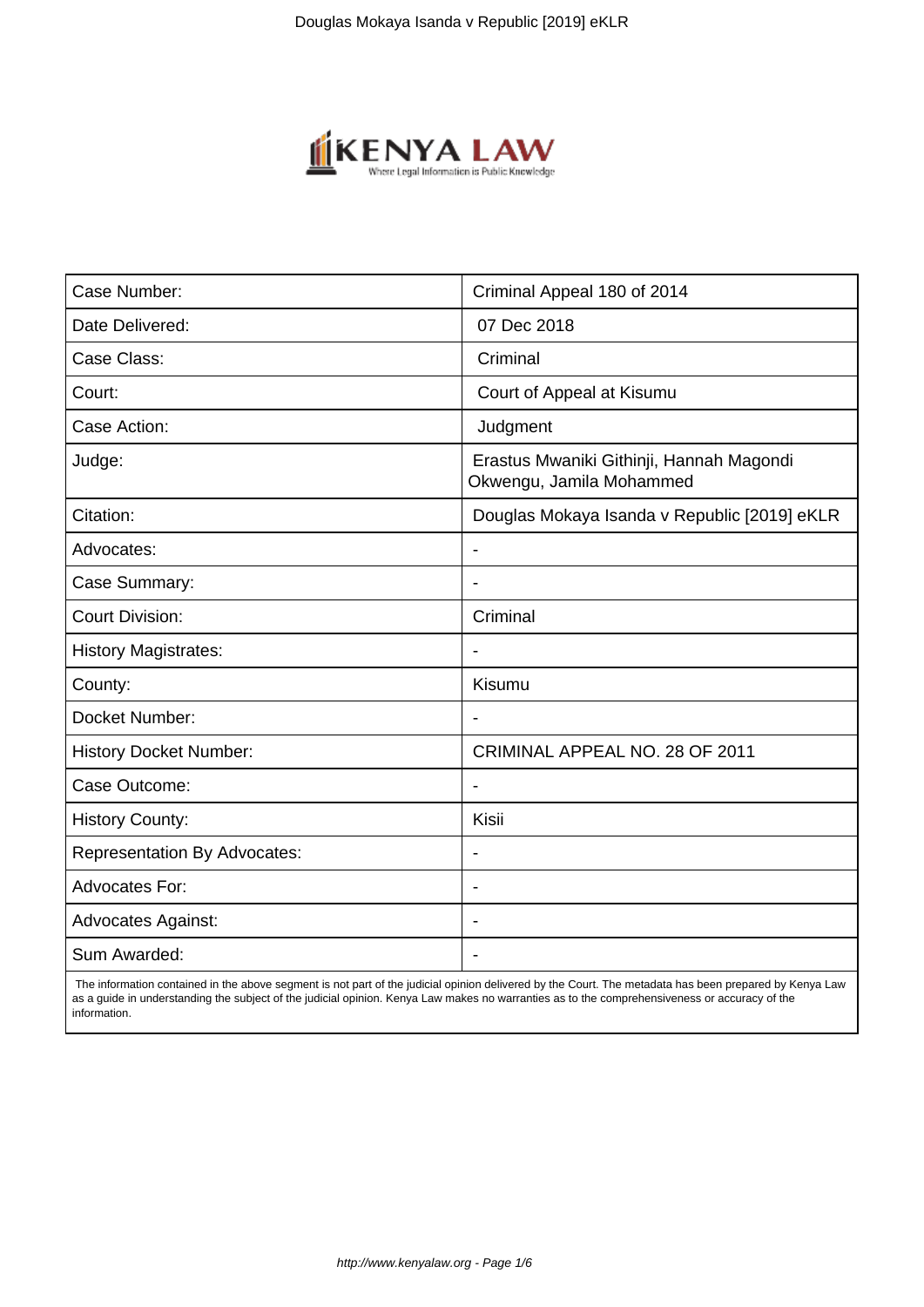# **IN THE COURT OF APPEAL**

## **AT KISUMU**

## **(CORAM: E. M. GITHINJI, HANNAH OKWENGU & J. MOHAMMED, JJA.)**

#### **CRIMINAL APPEAL NO. 180 OF 2014**

### **BETWEEN**

**DOUGLAS MOKAYA ISANDA.............................................APPELLANT**

**AND**

**REPUBLIC..........................................................................................RESPONDENT**

*(Appeal from the judgment of the High Court of Kenya*

*at Kisii (Sitati & Mureithi JJ.) dated 24th July, 2014*

**in CRIMINAL APPEAL NO. 28 OF 2011)**

**\*\*\*\*\*\*\*\*\*\*\*\*\*\*\*\*\*\*\*\*\*\*\*\*\*\*\*\***

## **JUDGMENT OF THE COURT**

**[1]** On 15th May 2010, at about 6.00p.m., **Dennis Oyaro (Dennis)** was riding a motorcycle owned by **Evans Nyagota Nyakundi.** The motorcycle was being used as a *bodaboda*. Dennis had gone to fuel the motorcycle when someone who requested to be taken to a place called Metamaywa stopped him. The passenger boarded the motorcycle and Dennis rode the motorcycle to Metamaywa. On arrival the passenger paid the fare of Kenya Shillings One Hundred (Kshs.100/=) and alighted. However, as Dennis turned the motorcycle to go back to Keroka, he was suddenly hit twice on the head with a panga and he fell to the ground, he was then held by the throat and hit on the head.

**[2]** One **Peter Omari Mokaya(Omari)** whose home was in the vicinity, and who was at the material time outside his house, heard some sounds and upon checking found Dennis lying on the ground bleeding from the head. Omari raised an alarm and upon Dennis explaining that he had just been robbed of a motorcycle, quickly went and reported the matter to police officers who were manning a roadblock nearby. Dennis was taken to the hospital and the owner of the motorcycle informed of what had transpired.

**[3]** On 10th September 2010, **APC Dalmas** and **APC Mohammed Abdir,** officers from Kaptembwa District Commissioner's Office, were on patrol when they found **Douglas Mokaya Isanda** (appellant), riding a motorcycle, which did not have registration number plate. The officers detained the motorcycle and asked the appellant to bring documents for the motorcycle.

**[4]** On 20th September 2010, **PC Vincent Njoroge** of Keroka Police Station interrogated the appellant who had been arrested at Kegati. The appellant took the officer to Kaptembwa District Commissioner's Office where they recovered the motorcycle. Dennis and Omari identified the motorcycle as the one that Dennis had been robbed of. Dennis also identified the appellant as the passenger whom he had dropped just before he was attacked. The appellant was therefore charged with the offence of robbery with violence contrary to section 296 (2) of the Penal Code.

**[5]** When put to his defence, the appellant denied having stolen the motorcycle or having hired Dennis to carry him to Metemaywa. He further denied having taken police officers to Kaptembwa where the motorcycle was allegedly recovered. The Senior Resident Magistrate, Keroka, who heard the case against the appellant, was not impressed with the appellant's defence. He found the prosecution case proved, convicted the appellant and sentenced him to death.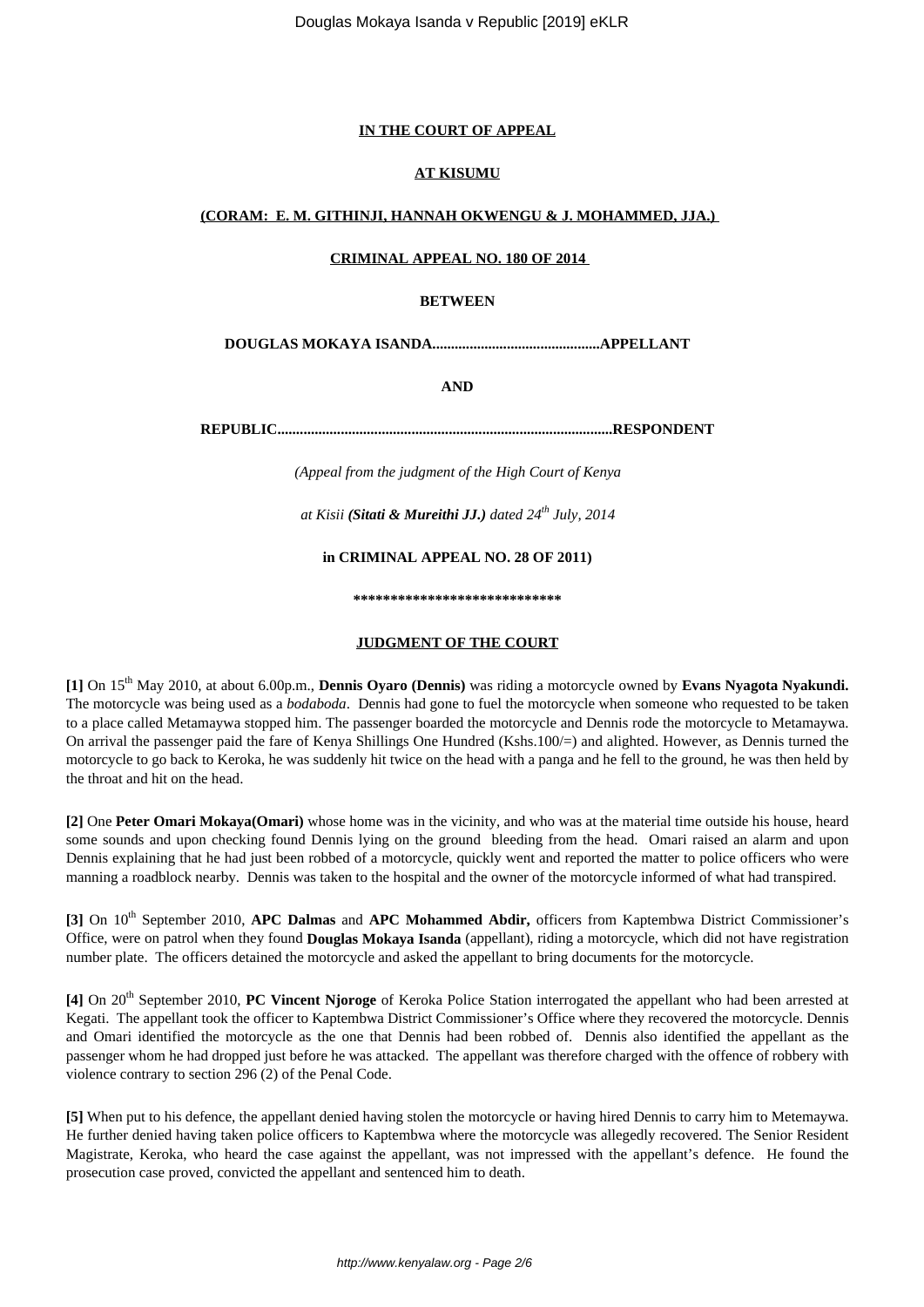**[6]** Being dissatisfied with the judgment of the trial court, the appellant appealed to the High Court contending that the case against him was not proved; that the magistrate erred in convicting him on contradictory and doubtful evidence; and that the magistrate misdirected himself and failed to warn himself that the evidence of key witnesses was based on personal opinion.

**[7]** During the hearing of the appeal in the High Court, the appellant was represented by Mr. Bigogo who reiterated that the prosecution did not prove all the ingredients of the offence of robbery; that the identification of the appellant was only dock identification which was not of any evidential value; that the doctrine of recent possession was not applicable because the evidence of possession came up four months after the alleged robbery; that ownership of the motorcycle was not proved; finally the High Court was urged that the trial court did not sufficiently address the appellant's defence of alibi.

**[8]** On his part, **Mr. Imbali** who appeared for the State urged the High Court that there was sufficient evidence to establish the offence against the appellant; that there was evidence that was sufficient to prove ownership of the motorcycle; and that the identification of the appellant by Dennis was supported by the fact that the appellant was found riding the motorcycle which was impounded, and that the appellant later led officers from the station where the robbery was reported, to Kaptembwa where the motorcycle was detained.

**[9]** In their judgments, the learned judges of the High Court, (**Sitati** and **Mureithi JJ**) dismissed the appellant's appeal against both conviction and sentence, finding, *inter alia*, that the appellant was found in possession of the motorcycle of which Dennis had been robbed four months earlier; that there was sufficient evidence of the appellant being in possession of recently stolen property; and that this was sufficient evidence to lead to the conclusion that the appellant participated in the robbery.

**[10]** The appellant is now before us in this second appeal where Mr. Onsongo represents him**.** He has raised five grounds in his memorandum of appeal, contending that the High Court failed to exercise its duty as a first appellate court of re-evaluating and analyzing the evidence on record so as to arrive at its own findings; that the entire trial was a nullity as the charge sheet set out the punitive sections of the law without setting out the section which creates or provides for the offence; that the evidence was not sufficient for the application of the doctrine of recent possession; that the circumstantial evidence relied on by the prosecution fell far below the legal threshold for such evidence to be the basis of sound conviction; and that the High Court erred in failing to find that the entire trial was a travesty of the appellant's right to a fair hearing.

**[11]** Both the advocate for the appellant and the prosecuting counsel filed written submissions each urging the Court to find in their favour.

**[12]** For the appellant, it was submitted that had the learned judges of the High Court re-evaluated and re-analyzed the evidence on record, they would have noted that the appellant raised a defence of alibi which the learned judges of the High Court did not properly consider but merely glossed over. Counsel submitted that no proper evidence was adduced regarding who arrested the accused at Kegati, and why he was arrested. Nor was there any proper evidence regarding the person who was stopped and arrested while riding the motorcycle at Kaptembwa in Nandi Hills. Relying on **Bukenya vs Uganda [1972] EA 549**, counsel submitted that failure to call crucial witnesses by the prosecution entitled the court to draw an adverse inference.

**[13]** In regard to the doctrine of recent possession, counsel submitted that the motorcycle was found in the custody of Kaptembwa Administration Police Officers, four months after the alleged theft, and that it was established that the person from whom the motorcycle was recovered was the appellant. It was argued that the evidence availed in proof of ownership of the motorcycle was not adequate as the motorcycle did not have any registration numbers so that identification of the motorcycle was not established. Further it was submitted that information obtained from the appellant through interrogation which led to the recovery of the motorcycle in question, was inadmissible, so was evidence of admission or confession relating to possession or the whereabouts of the motorcycle.

**[14]** In addition, it was submitted that the trial proceeded without the prosecution providing the appellant with statements of witnesses and therefore the trial was conducted in breach of the appellant's rights under **Article 50(2)** of the **Constitution**. Finally, in regard to sentence, counsel for the appellant submitted that the sentence imposed on the appellant was cruel, inhuman, manifestly harsh and excessive, in the circumstances of the case.

**[15]** In his submission, **Mr. Victor Mule**, Senior Assistant Director of Public Prosecutions maintained that the first appellate court properly re-evaluated and analyzed the evidence that was adduced in the trial court and came to their own findings and conclusions; that the evidence established the essential ingredients of the offence of robbery with violence. **Mr. Mule** drew the Court's attention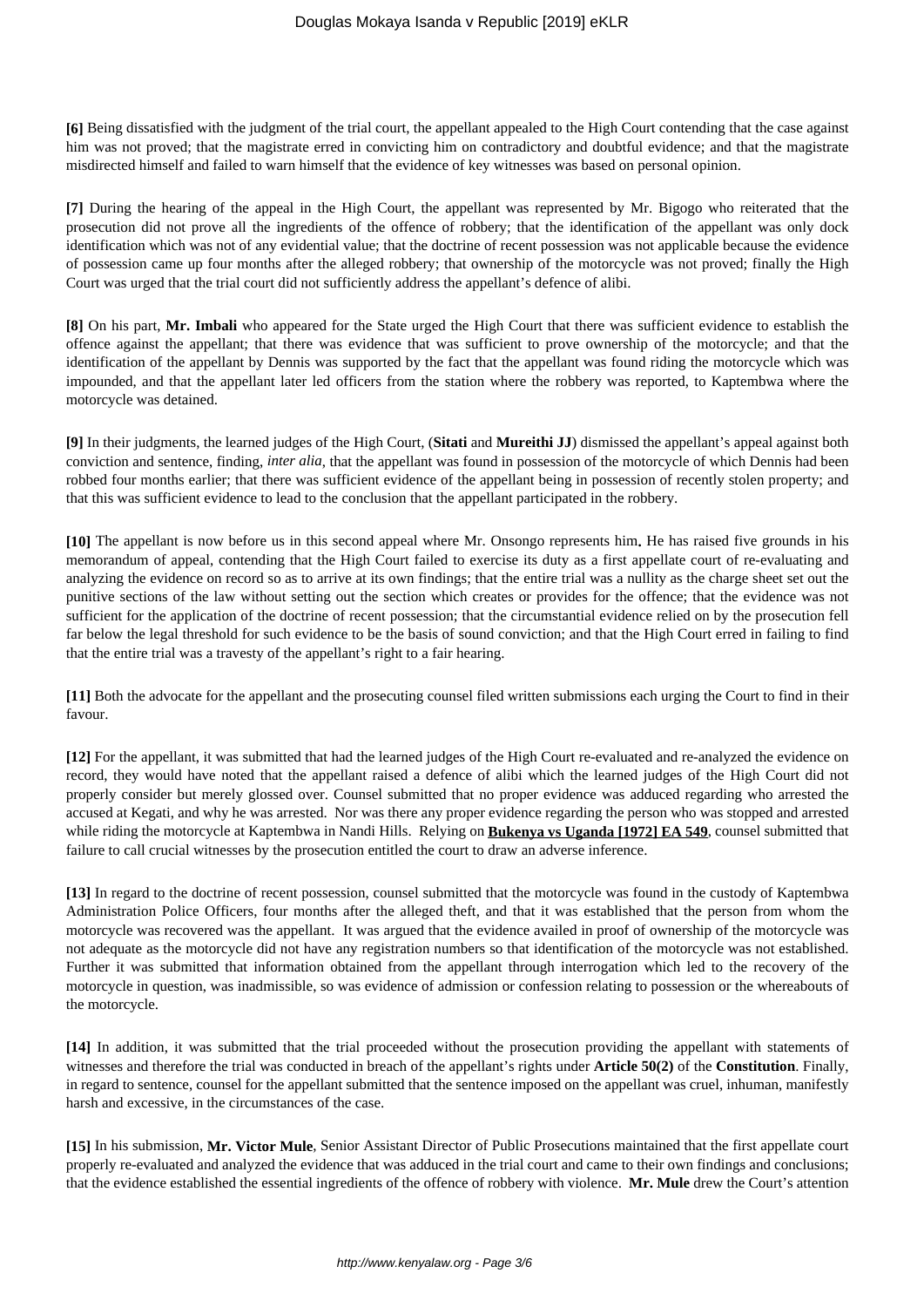to the findings of the High Court that Dennis's evidence fell short in identifying the appellant as the person who hit him on the head with a panga; but that this notwithstanding, the High Court came to the conclusion that there was other evidence in support of the identification; that the High Court re-evaluated the evidence concerning recent possession and satisfied itself that there was sufficient evidence implicating the appellant.

**[16]** In regard to the failure by the prosecution to furnish the appellant with witness statements, it was pointed out that the record indicates that the court ordered the prosecution to supply the statements; that subsequently, on two occasions, the appellant informed the court that he had not received the documents; that when the matter came up again on the  $8<sup>th</sup>$  December 2010, the appellant indicated that he was ready to proceed with the hearing and did not raise any issue concerning the statements; that during the trial, the appellant cross-examined the prosecution witnesses, and this was an indication that he was fully aware of the case against him; that the appellant did not raise this issue during his first appeal in the High Court; and that this was an indication that he had either received the statements or that he was not prejudiced during the trial. The court was therefore urged to dismiss this ground.

**[17]** In regard to the sentence, Mr. Mule noted that in **Muruatetu versus R. [2017] eKLR**, the Supreme Court directed the Attorney General, the Kenya Law Reform Commission, and the Speakers of the National Assembly and the Senate to give effect to that judgment on the mandatory nature of death sentence, and therefore the appellant's ground of appeal on sentence based on the Muruatetu decision was premature.

**[18]** We have carefully considered this appeal, the record of appeal, the submissions made by counsel and the authorities cited. This being a second appeal, it is limited under section 361 of the Criminal Procedure Code to matters of law only. Secondly, this Court has to defer to the concurrent findings of the two lower courts, unless there are errors of law established.

**[19]** In regard to the charge sheet, the particulars of the charge against the appellant were stated as follows:

## **Robbery with violence contrary to section 296(2) of the Penal Code**

**Douglas Mokaya Isanda on the 15th day of May, 2010, at Buchuria Sub-location in Masaba District within Nyanza Province robbed Dennis Oyaro one Motorbike make TVS red in colour valued at Kshs 82,000 and at or immediately after the time of such robbery used actual violence to the said Dennis Oyaro.** 

**[20]** In the case of **Johana Ndungu versus Republic [1996] eKLR**, the predecessor of this Court analyzed the ingredients of the offence of robbery with violence contrary to section 296(2) as follows:

*"In order to appreciate properly as to what acts constitute an offence under section 296 (2) one must consider the sub-section in conjunction with s.295 of the Penal Code. The essential ingredient of robbery under section 295 is use of or threat to use actual violence against any person or property at or immediately before or immediately after to further in any manner the act of stealing. Therefore, the existence of the afore-described ingredients constituting robbery are pre-supposed in the three sets of circumstances prescribed in s.296 (2) which we give below and any one of which if proved will constitute the offence under the sub-section:*

*1. If the offender is armed with any dangerous or offensive weapon or instrument, or*

*2. If he is in company with one or more other person or persons, or*

*3. If, at or immediately before or immediately after the time of the robbery, he wounds, beats, strikes or uses any other violence to any person.*

*Analysing the first set of circumstances the essential ingredient, apart from the ingredients including the use or threat to use actual violence constituting the offence of robbery, is the fact of the offender at the time of robbery being armed with a dangerous or offensive weapon. No other fact is needed to be proved. Thus if the facts show that at the time of commission of the offence of robbery as defined in S.295 of the Penal Code, the offender was armed in the manner afore-described then he is guilty of the offence under sub-section (2) and it is mandatory for the court to so convict him.*

*In the same manner in the second set of circumstances if it is shown and accepted by court that at the time of robbery the*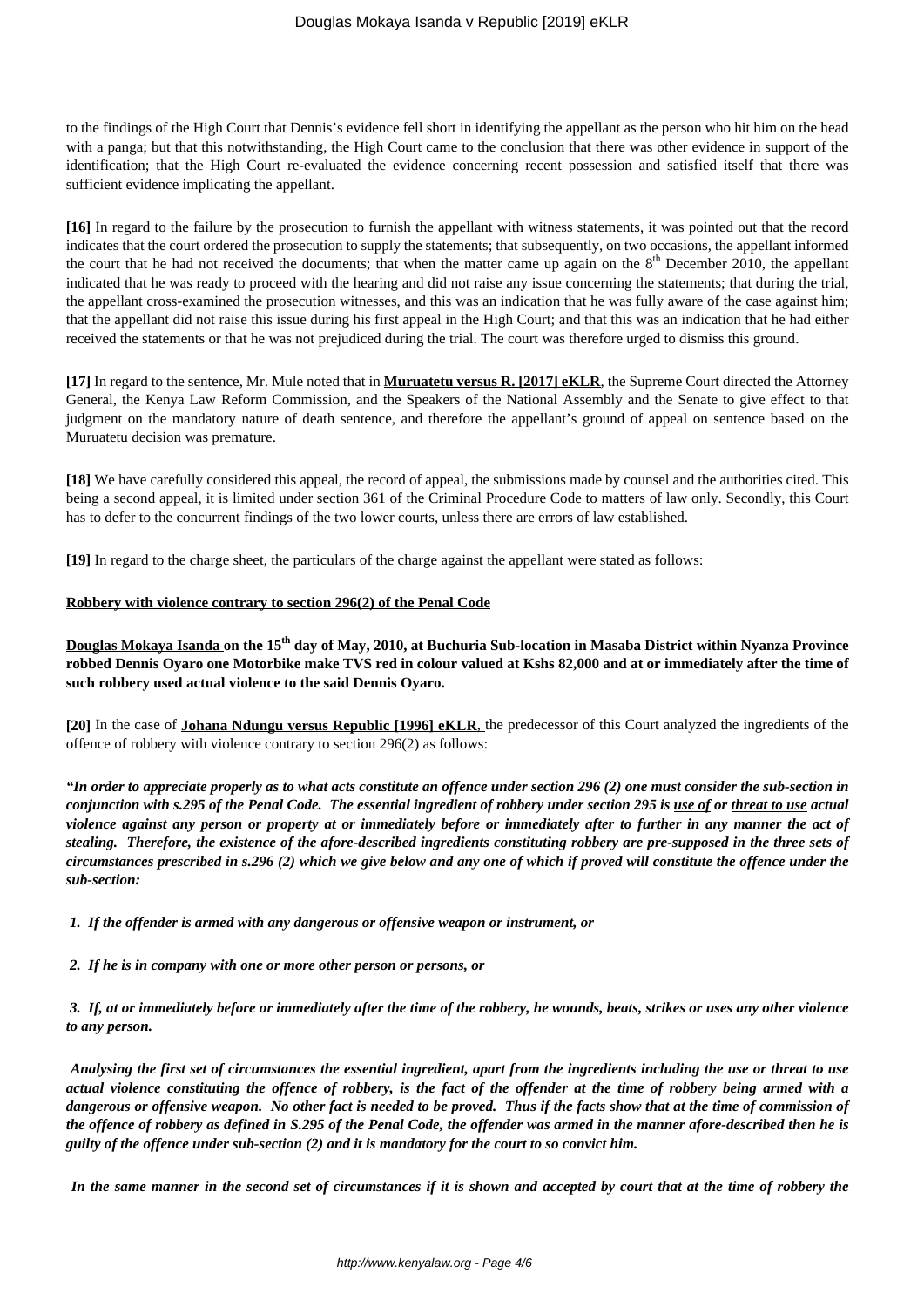*offender is in company with one or more person or persons then the offence under sub-section (2) is proved and a conviction thereunder must follow. The court is not required to look for the presence of either of the other two set of circumstances.*

*With regard to the third set of circumstances there is no mention of the offender being armed or being in company with others. The court is not required to look for the presence of either of these two ingredients. If the court finds that at or immediately before or immediately after the time of robbery the offender wounds, beats strikes or uses any other violence to any person (may be a watchman and not necessarily the complainant or victim of theft) then it must find the offence under sub-section (2) proved and convict accordingly.*

**[21]** In this case, there was clear evidence that Dennis was attacked and violently robbed of the motorcycle. There was evidence that he was seriously wounded during the robbery. It is clear therefore that the offence of robbery with violence was established by the mere fact that the motorcycle was stolen from Dennis and that Dennis was wounded in the process.

**[22]** The next issue that we wish to address is the alleged violation of the appellant's right to fair trial, first by producing him in court four months after he was arrested, and by the failure to avail the witness statement to him. In regard to the delay in bringing the appellant to court, this is an issue that ought to have been raised in the trial court. It does not appear to have been raised. At this stage, it is not possible for this Court to interrogate what might have occurred. Suffice to note that the applicant does not appear to have suffered any prejudice, in any case, that is a matter for which he can seek damages under the Constitution.

[23] From the record of the lower court, the court made an order on 28<sup>th</sup> of September 2010 for the prosecution to supply the appellant with copies of witness statements before the hearing. On  $22<sup>nd</sup>$  December, 2010 when the hearing commenced, the appellant did not complain about not having any witness statements. Nor did the appellant complain about the statement at any other time during the proceedings or even during the hearing of the first appeal even though the appellant was represented by counsel. We find that as submitted by Mr. Mule, the appellant must have received the witness statements hence his failure to raise the issue. We therefore reject the appellant's contention that his right to a fair trial was violated.

**[24]** It is clear from the evidence that the main evidence implicating the appellant with this offence is the fact that he was identified by Dennis as the person who robbed him, and that, in addition, he was able to lead the police to the recovery of the motorcycle. As regards the appellant's identification by Dennis, Dennis met the passenger at about 6.00 p.m. They talked before Dennis agreed to take the passenger to his destination. Therefore Dennis had ample time and opportunity to see the passenger well. Nevertheless, for a person that he had not known before, identification after 4 months would have been more certain if an identification parade was carried out. However, any doubt regarding the identification was resolved by the evidence of recovery of the motorcycle.

**[25]** As regards the recovery of the motorcycle, no clear evidence was adduced regarding why the appellant was arrested. Although P.W.5 testified that the appellant was arrested at Keratin AP camp, there was no officer from that camp whom came to explain why he was arrested. Be that as it may, the appellant does not deny the fact that he was arrested.

**[26]** P.W.5 explained that he collected the appellant from Kegati AP camp, and took him to Keroka police station, and that upon interrogation the appellant led the officers to Kaptembwa AP camp where the motorcycle was recovered. This evidence ties up with the evidence of APC Dalmas who explained that the motorcycle was found in the possession of the appellant, and was detained because the appellant did not have any documents to prove ownership. APC Dalmas also confirmed that the motorcycle was handed over to police officers from Keroka police station, who went to the camp accompanied by the appellant. What comes out is that it is the appellant who was found in possession of the motorcycle and the appellant who led the police to where the motorcycle was. This motorcycle is what provided the nexus linking the appellant to the robbery. Therefore the appellant's defence denying having been in possession of the motorcycle, or having been in the area where Dennis was robbed was properly rejected.

**[27]** Under the doctrine of recent possession, where an accused person is found in possession of recently stolen property, and is unable to provide a reasonable explanation for his possession, a presumption arises that he is either the thief or the receiver **(Hassan vs Republic [2005] 2 KLR 151)**. In the case of the appellant, the motorcycle was recovered four months after the robbery. The possibility of the appellant having been a receiver rather than the robber was negated by the identification of the appellant by Dennis. In the circumstances we come to the conclusion that the appellant was properly convicted.

**[28]** As regards the sentence, it was contended that the sentence of death imposed upon the appellant was cruel, inhuman, harsh and excessive. However, the law legally provides that sentence. Be that as it may, although the appellant was given an opportunity to mitigate, the trial magistrate fettered his discretion in sentencing by noting that there was only one sentence provided by law. As